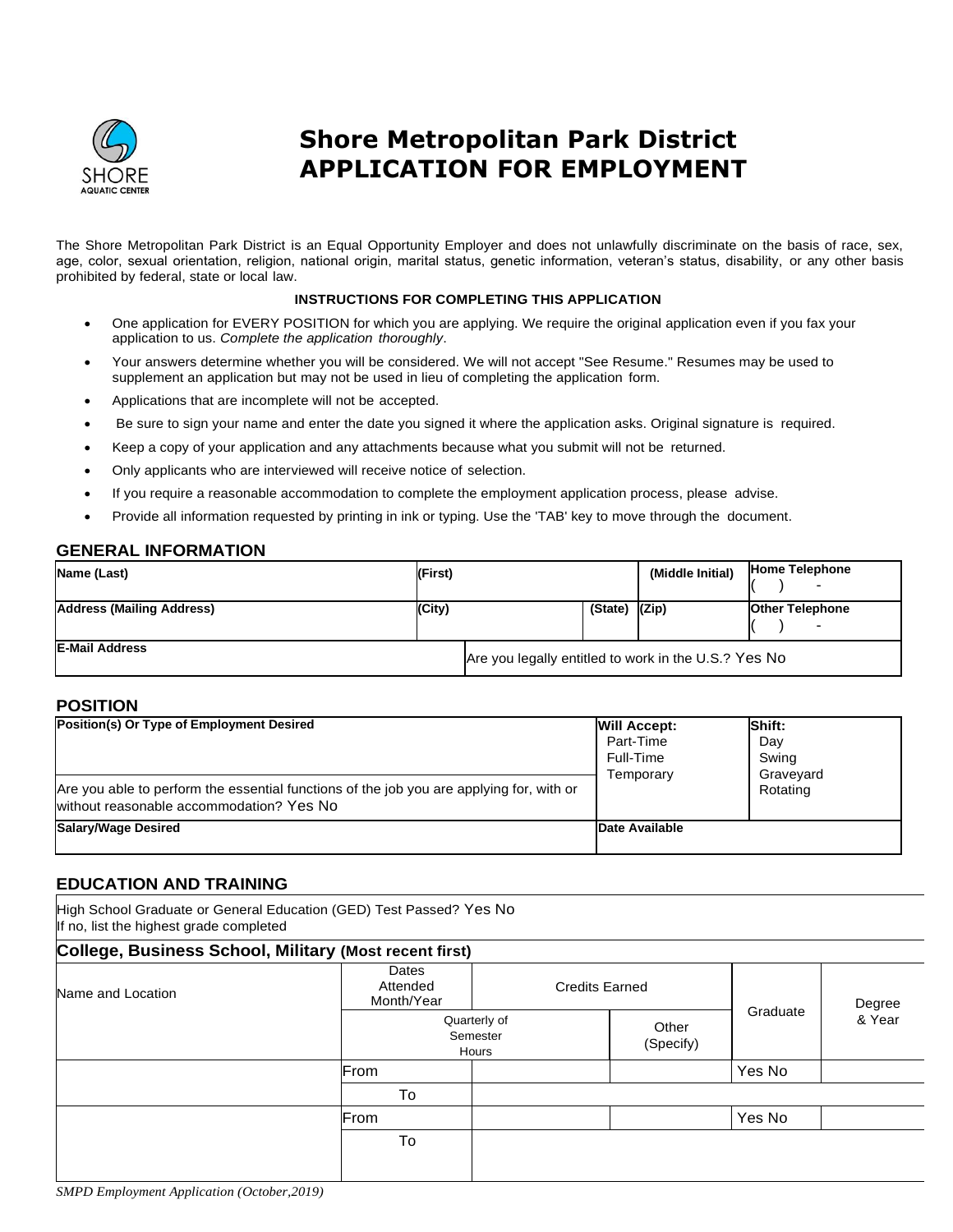| <b>Lifeguard Certification</b>                                | <b>Number</b> | <b>Where Issued</b> |  |
|---------------------------------------------------------------|---------------|---------------------|--|
|                                                               |               |                     |  |
| <b>ARC/AED/CPR Certification</b>                              | <b>Number</b> | <b>Where Issued</b> |  |
|                                                               |               |                     |  |
| <b>Water Safety Instructor</b>                                | <b>Number</b> | <b>Where Issued</b> |  |
|                                                               |               |                     |  |
| <b>Pool Operator Certificate</b>                              | <b>Number</b> | <b>Where Issued</b> |  |
|                                                               |               |                     |  |
| <b>Other Certificates</b>                                     | <b>Number</b> | <b>Where Issued</b> |  |
|                                                               |               |                     |  |
| Languages Read, Written or Spoken Fluently Other Than English |               |                     |  |

### **VETERAN INFORMATION (Most recent)**

| <b>Branch of Service</b> | Date of Entry | Date of Discharge |
|--------------------------|---------------|-------------------|
|                          |               |                   |

## **SPECIAL SKILLS (List all pertinent skills to jobs applying for and equipment that you can operate)**

**(Maximum 300 characters)**

**CRIMINAL CONVICTIONS**

**The Shore Metropolitan Park District is mindful of its obligation to employ qualified persons and its entitlement under law to consider an applicant's convictions record as it relates to job performance. A conviction record will not disqualify you for employment unless such record would reasonably affect your fitness for the job for which you have applied. Have you been convicted of a felony or released from prison within the last ten (10) years, or have been convicted of a misdemeanor other than minor traffic offenses within the past three (3) years? YES NO**

**If Yes, Please Provide Details Regarding the Crime and the Sentence or Fine Imposed:**

#### **WORK EXPERIENCE (Most Recent First) (Include voluntary work and military experience)**

| Employer                                 | Telephone Number                   |                                      | From (Month/Year)     |
|------------------------------------------|------------------------------------|--------------------------------------|-----------------------|
| <b>Address</b>                           |                                    |                                      |                       |
| <b>Job Title</b>                         | Number Employees Supervised        |                                      | To (Month/Year)       |
| Specific Duties (Maximum 350 characters) |                                    |                                      |                       |
|                                          |                                    |                                      | <b>Hours Per Week</b> |
|                                          |                                    |                                      | <b>Last Salary</b>    |
|                                          |                                    |                                      | <b>Supervisor</b>     |
| <b>Reason for Leaving</b>                |                                    | May We Contact This Employer? Yes No |                       |
| <b>Employer</b>                          | Telephone Number (                 | $\blacksquare$                       | From (Month/Year)     |
| <b>Address</b>                           |                                    |                                      |                       |
| <b>Job Title</b>                         | <b>Number Employees Supervised</b> |                                      | To (Month/Year)       |
| Specific Duties (Maximum 350 characters) |                                    |                                      |                       |
|                                          |                                    |                                      | <b>Hours Per Week</b> |
|                                          |                                    |                                      | <b>Last Salary</b>    |
|                                          |                                    |                                      | <b>Supervisor</b>     |
| <b>Reason for Leaving</b>                |                                    | May We Contact This Employer? Yes No |                       |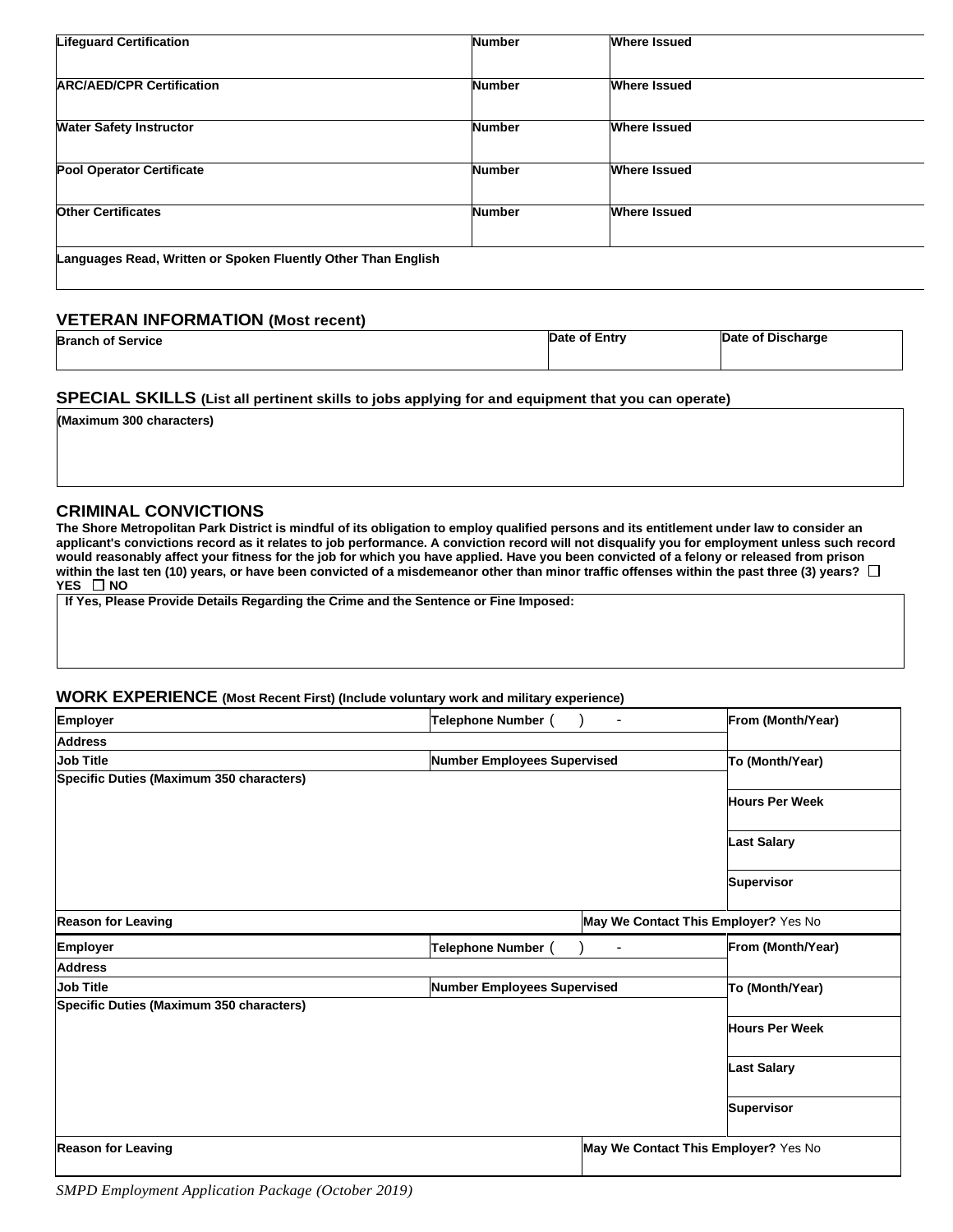| <b>Reason for Leaving</b>                |                             | May We Contact This Employer? Yes No |                       |
|------------------------------------------|-----------------------------|--------------------------------------|-----------------------|
|                                          |                             |                                      | <b>Supervisor</b>     |
|                                          |                             |                                      | <b>Last Salary</b>    |
|                                          |                             |                                      | <b>Hours Per Week</b> |
| Specific Duties (Maximum 350 characters) |                             |                                      |                       |
| <b>Job Title</b>                         | Number Employees Supervised |                                      | To (Month/Year)       |
| <b>Address</b>                           |                             |                                      |                       |
| <b>Employer</b>                          | Telephone Number (          | $\blacksquare$                       | From (Month/Year)     |
| <b>Reason for Leaving</b>                |                             | May We Contact This Employer? Yes No |                       |
|                                          |                             |                                      | <b>Supervisor</b>     |
|                                          |                             |                                      | <b>Last Salary</b>    |
|                                          |                             |                                      | <b>Hours Per Week</b> |
| Specific Duties (Maximum 350 characters) |                             |                                      |                       |
| <b>Job Title</b>                         | Number Employees Supervised |                                      | To (Month/Year)       |
| <b>Address</b>                           |                             |                                      |                       |
| <b>Employer</b>                          | Telephone Number (          |                                      | From (Month/Year)     |

## **Please list 3 personal references of people not related to you: Coach, Teacher, Pastor, Neighbor**

| Reference | Relationships | <b>Phone/Email Contact</b> |
|-----------|---------------|----------------------------|
|           |               |                            |
|           |               |                            |

To the best of my knowledge, the information herein is true and complete. I have read the Position Opening Announcement and I can perform the essential functions of the position for which I am applying, with or without reasonable accommodation. I understand that if I receive a Conditional Offer of Employment for a position where I will have unsupervised access to children, developmentally disabled persons, or vulnerable adults, the Shore Metropolitan Park District is authorized to complete a thorough background check pursuant to the Child/Adult Abuse Information Act. As part of its background investigation, the District may obtain a consumer report from a consumer reporting agency because your credit information is considered job related. I understand that I will be tested for the presence of drugs as part of the pre-employment screening if I receive a Conditional Offer of Employment for a position which requires a Commercial Driver's License. I authorize investigation of all statements in this application.

I certify the information contained in this application is true, correct, and complete. I understand that, if employed, false statements reported on this application may be considered sufficient cause for dismissal.

#### **Signature of Applicant Date Date Date Date Date Date Date Date Date Date Date Date Date Date Date Date Date Date Date Date Date Date Date Date Date Date Date Date**

SMPD is an Equal Opportunity Employer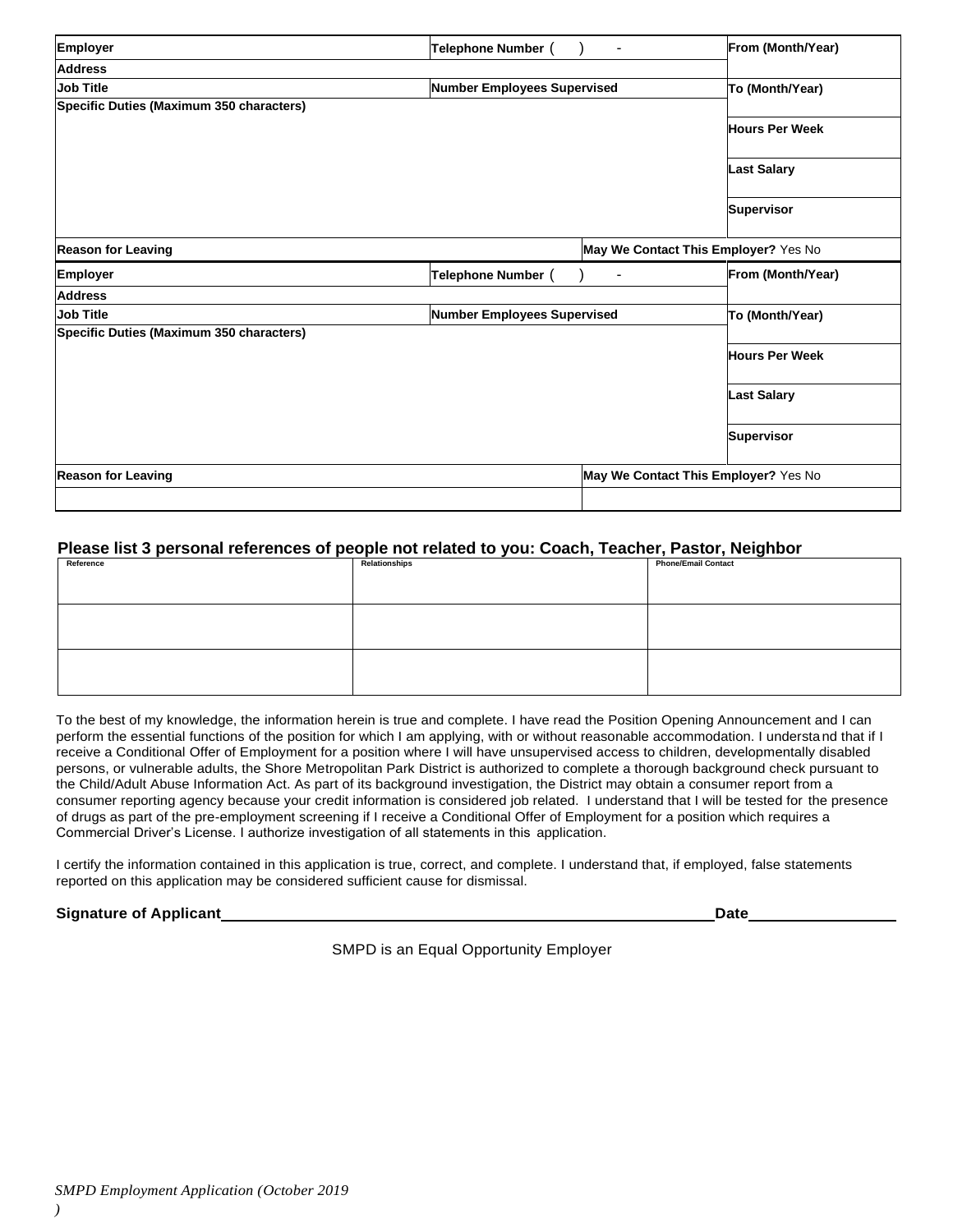

## **AUTHORIZATION FOR RELEASE OF INFORMATION AND WAIVER AGREEMENT**

As an applicant for employment with the Shore Metropolitan Park District (District), I hereby authorize the District or any of its representatives to thoroughly investigate my background, including employment, criminal, civil, and credit as it relates directly to the position for which I am applying. I understand this investigation is in the interest of protecting the District and its employment practices, and that all relevant information concerning my personal and employment history will be disclosed in confidence to the District.

A representative of the District bearing this release is authorized to obtain information in files pertaining to my employment, criminal, civil, and credit history, and I authorize any recipient of this release to make full disclosure of those files, whether public or private.

I hereby release the District and any agency or other party providing information to the District as a result of this background investigation, from all liability or damages that may result from furnishing the information requested, including any liability or damage pursuant to any local, state, or federal laws. If hired, I release the custodian of such records, including its officers, employees, or related personnel, both individually and collectively, from any and all liability for damages of any kind: from me, my heirs, family, or associates because of good faith compliance with this authorization.

I understand my rights under Title V - United States Code, Section 552a, the Privacy Act of 1974, with regard to access and disclosure of records. I hereby waive those rights with the understanding that information provided is to be used solely by the District in conjunction with valid employment procedures.

A photocopy or facsimile copy of this authorization will be valid as the original form, which contains my actual signature. This authorization and waiver are valid for a period of one year from the date signed, unless I obtain employment by the District, in which case it shall be valid for the length of my employment. I understand the District may conduct periodic searches of driver's license records, criminal, civil, and credit history as it pertains directly to my employment.

I agree to indemnify and hold harmless the person to whom this request, and authorization is presented, including the agency/company, from and against all claims, damages, losses and expenses, including reasonable attorney's fees, arising out of or by reason of complying with this request.

Signature Date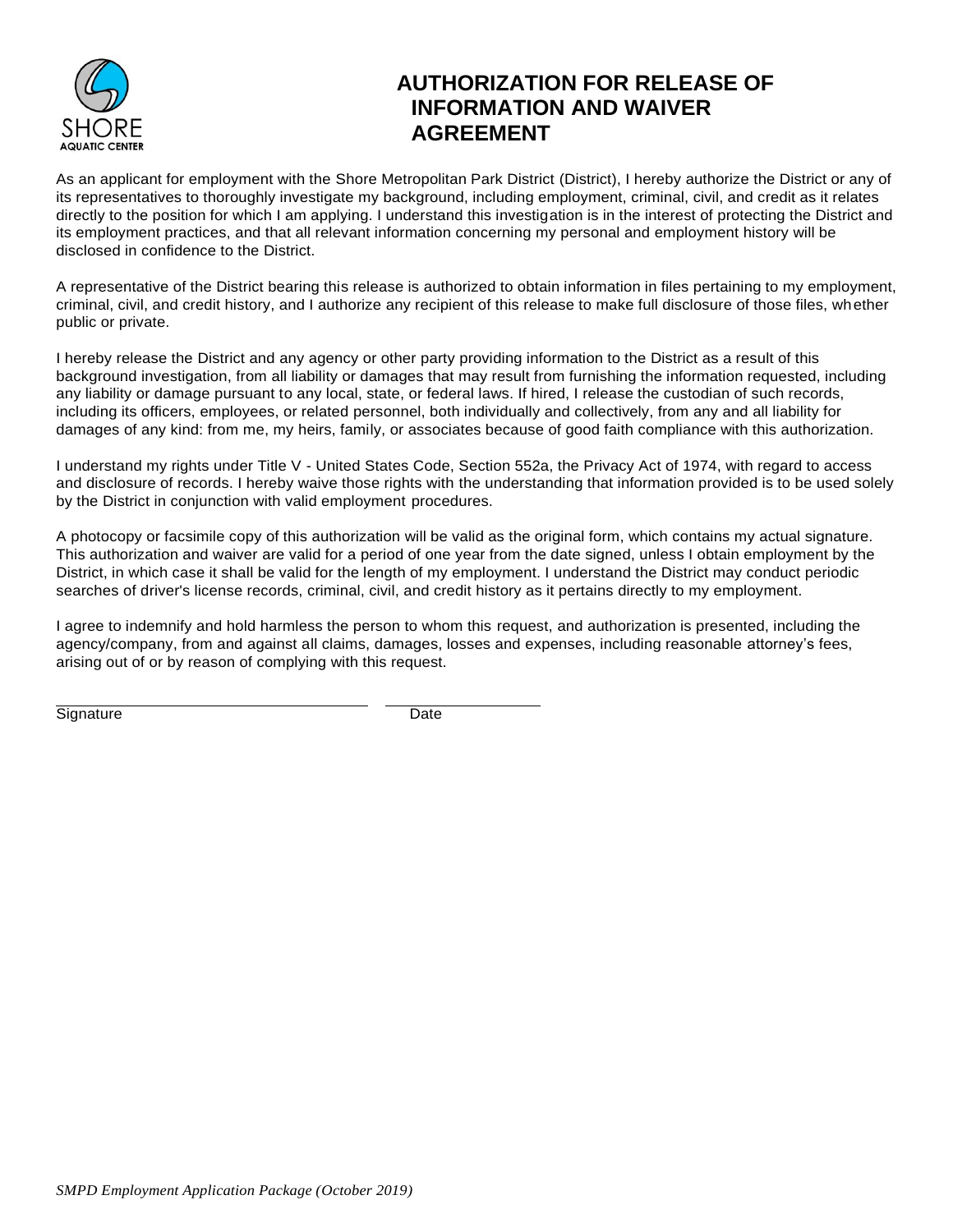

# **Consent to Criminal Background Check**

[ ] I hereby consent to a criminal background check and authorize the release of any information to [company name here]. I hereby release the company, its divisions, affiliates, and anyone acting on their behalf from any and all claims or liabilities of any nature arising from or related to the preparation and disclosure of the information contained in the criminal background report.

[ ] I do not consent to a criminal background check.

Name (please print)

Signature Date Date of the Date of the Date of the Date of the Date of the Date of the Date of the Date of the